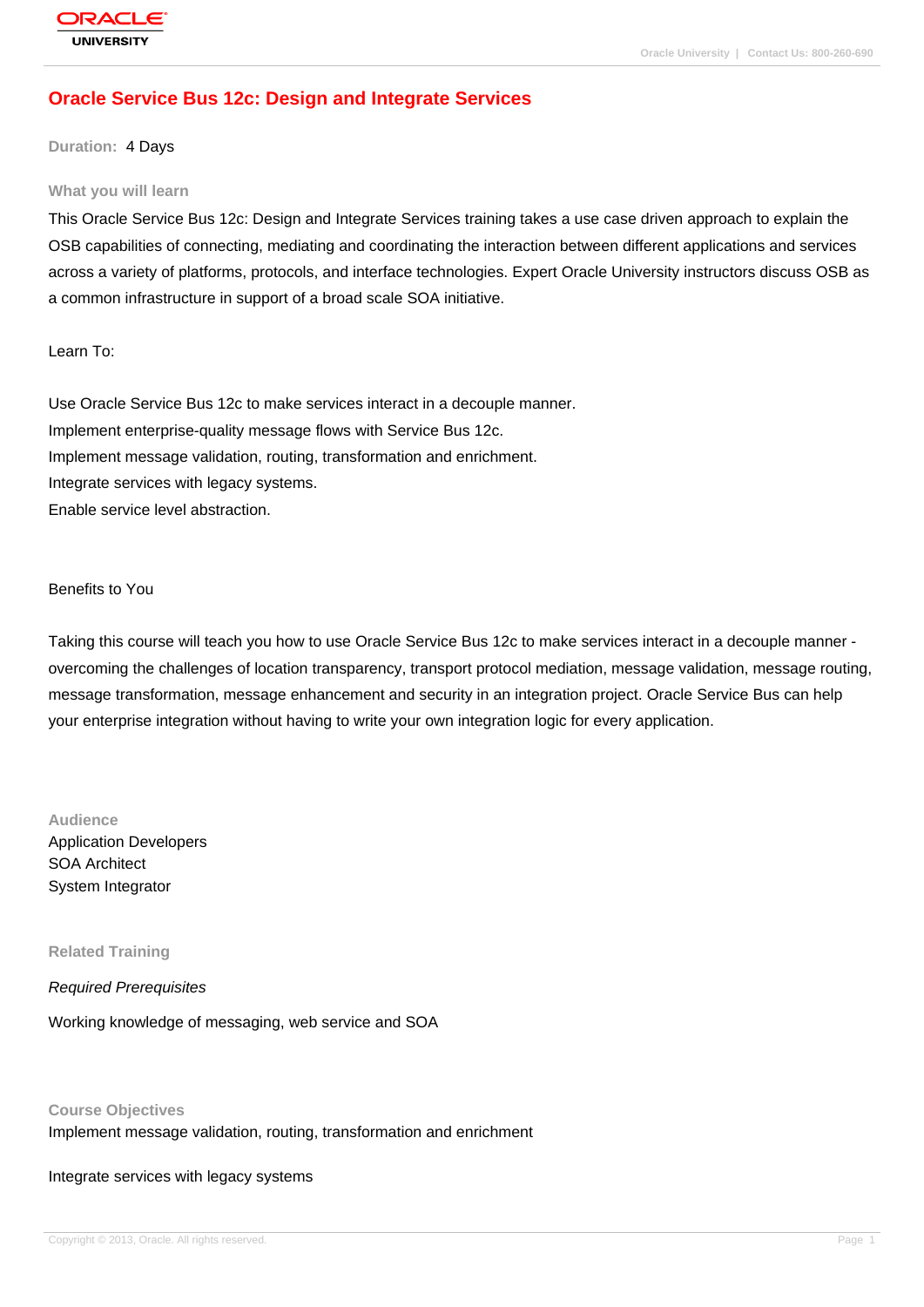Provide reliable delivery of messages between applications

Use Oracle Service Bus and OWSM to secure services

Test, debug, and troubleshoot Oracle Service Bus applications

List Oracle Service Bus capabilities

Enable service level abstraction

Describe Oracle Service Bus architecture and functional layers

Expose a SOAP service as a REST service

**Course Topics**

# **Introducing Oracle Service Bus**

About Enterprise Service Bus Introducing Oracle Service Bus About Oracle Service Bus and Oracle SOA Suite Describing Service Bus installation and configuration options

### **Getting Started with Service Bus Applications**

Explaining basics of WSDL and XSD Discussing Service Bus components Creating a simple Service Bus application Discussing features for developers

### **Basics of Message Flow**

Discussing message flow About context variables About pipeline templates Explaining debugging

### **Validating Messages and Error Handling**

Explaining message validation Discussing fault handling Discussing reporting

### **Transforming Messages**

Overview of message transformation in Service Bus About XPath functions Using XSLT Mapper to create XSL transformations Using XQuery Mapper to create XQuery transformations Transforming non-XML to XML with nXSD

#### **Routing Messages**

Oveview of message routing About content-based routing About dynamic routing